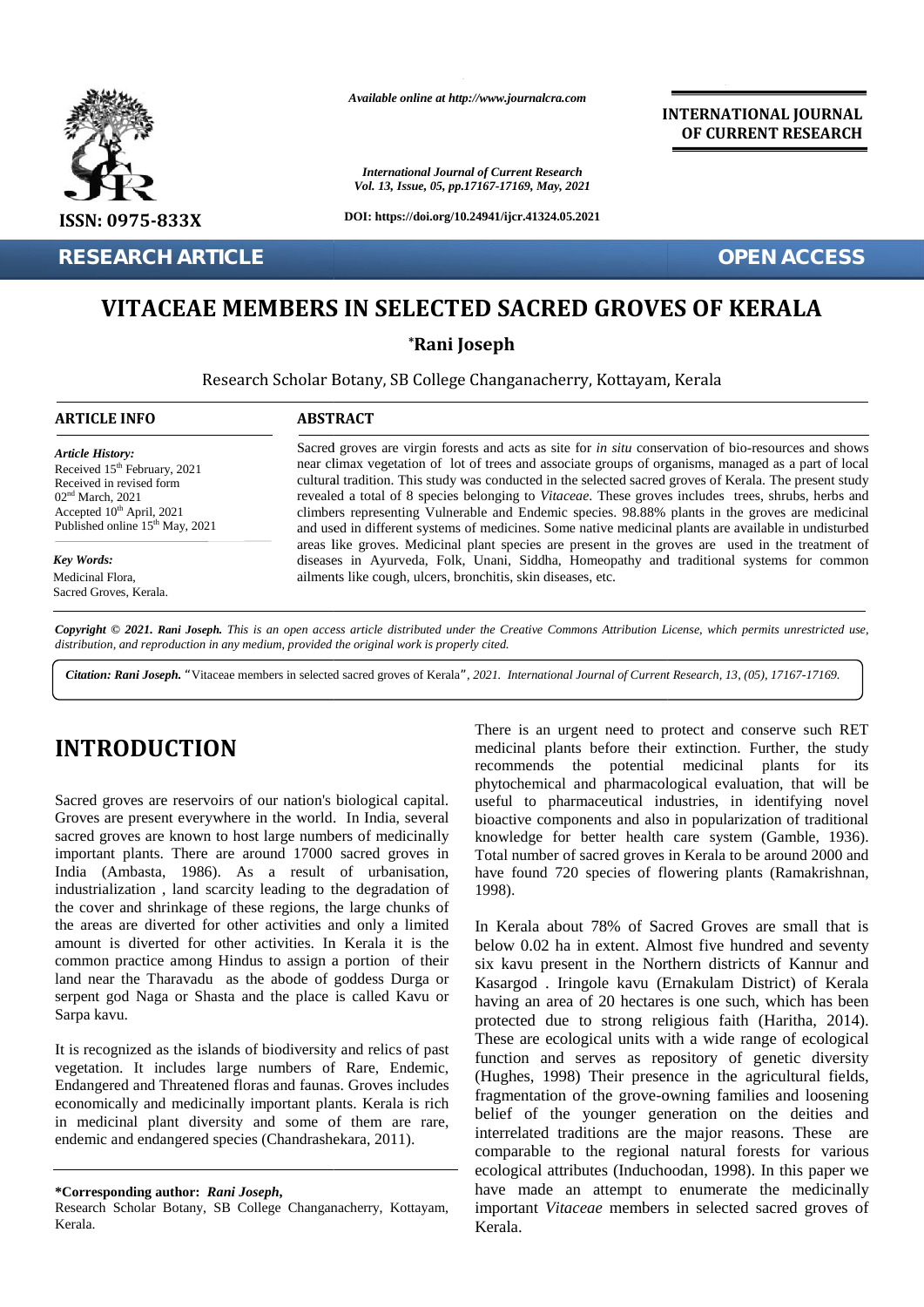### **MATERIALS AND METHODS**

#### **Study area:** Kerala



Sacred groves were selected from Kerala for the study. Each grove was visited during different seasons between June 2014 to February 2019, analysed the floristic composition and flowering twigs were collected.

### **RESULTS AND DISCUSSION**

Sacred groves are natural forests and represent the ancient Indian way of *in situ* conservation of genetic diversity. It contains RET, medicinal and economically important species. They have an important role in preserving depleting resource elements such as medicinal plants. Some plant species in groves is considered as sacred. (8)Sacred groves are believed to be a treasure house of medicinal, rare and endemic plants, as refugia for relic flora of a region and as centers of seed dispersal. Natural vegetation is present inside the groves. Sacred groves act as indicators for natural vegetation and vital for well-being the society. Groves are mainly associated with water bodies and this contains large number of floras and faunas (Kirtikar, 1975). This helps to maintain the water table in particular area and a water source for plants and animals. The long lasting system of every village having a temple, a tank and associated sacred grove explains the ancient method of water harvesting and resource sharing system (Murugan *et al.,* 2008). Various parts of the plants such as leaves, roots, bark, latex, inflorescence, fruits, seeds and sometimes the whole plants are used for different medicinal uses. Collection of large number of plants for various purposes from groves causes destruction of natural gene pool and natural habitats inside the groves.

| S1.no            | <b>Botanical Name</b>                        | habit   | Kavu                                                    | Useful part | Medicinal uses                                                                         | <b>IUCN</b> status       |
|------------------|----------------------------------------------|---------|---------------------------------------------------------|-------------|----------------------------------------------------------------------------------------|--------------------------|
| $\mathbf{I}$     | Ampelocissus<br>indica<br>(L.)<br>Planch.    | climber | Kalapparambath Kavu<br>(KPB). Kodungallur               | Roots       | Eye diseases and ulcers.                                                               | Not evaluated            |
| $\overline{2}$ . | Cayratiapedata (Lam.) A.<br>Juss. ex Gagnep. | climber | <b>CHM</b>                                              | leaves      | Uterine<br>reflexes<br>and<br>cracked heels.                                           | Critically<br>Endangered |
| 3.               | Ampelocissus latifolia<br>(Roxb.) Planch.    | climber | Vallikkaattu<br>Kaavu,<br>Kozhikode                     | rhizome     | Kidney, heart diseases                                                                 | Not evaluated            |
| $\overline{4}$ . | Cissus repens Lam.                           | climber | Vallikkaattu<br>Kaavu,<br>Kozhikode                     | Root, stem  | Snake bite , rheumatism                                                                | Not evaluated            |
| 5                | Cayratia trifolia (L.) Domin.                | climber | <b>CHM</b>                                              | Roots       | fever,<br>cardiac<br>Tumours,<br>disorders, ulcers, wounds,<br>dropsy and haemorrhoids | Not evaluated            |
| 6                | Cissus discolor Blume.                       | climber | Sacred<br>Thevarmala<br>Western<br>Grove<br>in<br>Ghats | Leaves      | Toothache, cough                                                                       | Not valuated             |
| 7                | Cayratia pedata var pedata<br>$(Lam.)$ A.    | climber | Eeshanathukavu<br>Changanacherry,                       | Whole plant | Diarrhoea, ulcer                                                                       | Vulnerable               |
| 8                | Cissus latifolia Lam.                        | climber | Eeshanathukavu<br>Changanacherry                        | Whole plant | skin diseases                                                                          | Not evaluated            |

Field observation like habit, phenology of the plant, colour, texture and smell of leaves, local names and local uses available were noted in the field book. Plants were identified with the help of floras like, *Flora of Presidency of Madras* and *Flowering plants of kerala* ().

Angiosperms including trees, shrubs, herbs and climbers were considered for the study and herbarium sheets were prepared and verified with the help of Kerala Forest Research Institute (KFRI), Peechi and Calicut University Herbarium (CALI), TBGRI (Tropical Botanic Garden and Research Institute, Thiruvannthapuram). IUCN categories are used to evaluate the plants and arranged in to RET species (IUCN, 2012) and medicinal importance of plants were noted. Major threats of groves are identified and noted. The voucher specimens were deposited in the Regional Herbarium of Kerala (RHK) Department of Botany, SB college Changanacherry, Kerala.

Over-exploitation and unscientific collection of some medicinal plants causes threatening the resource and warrants sustainable harvesting by the local communities (Nambiar, 1985). Many sacred groves of the State are treasures of rare and endemic species.